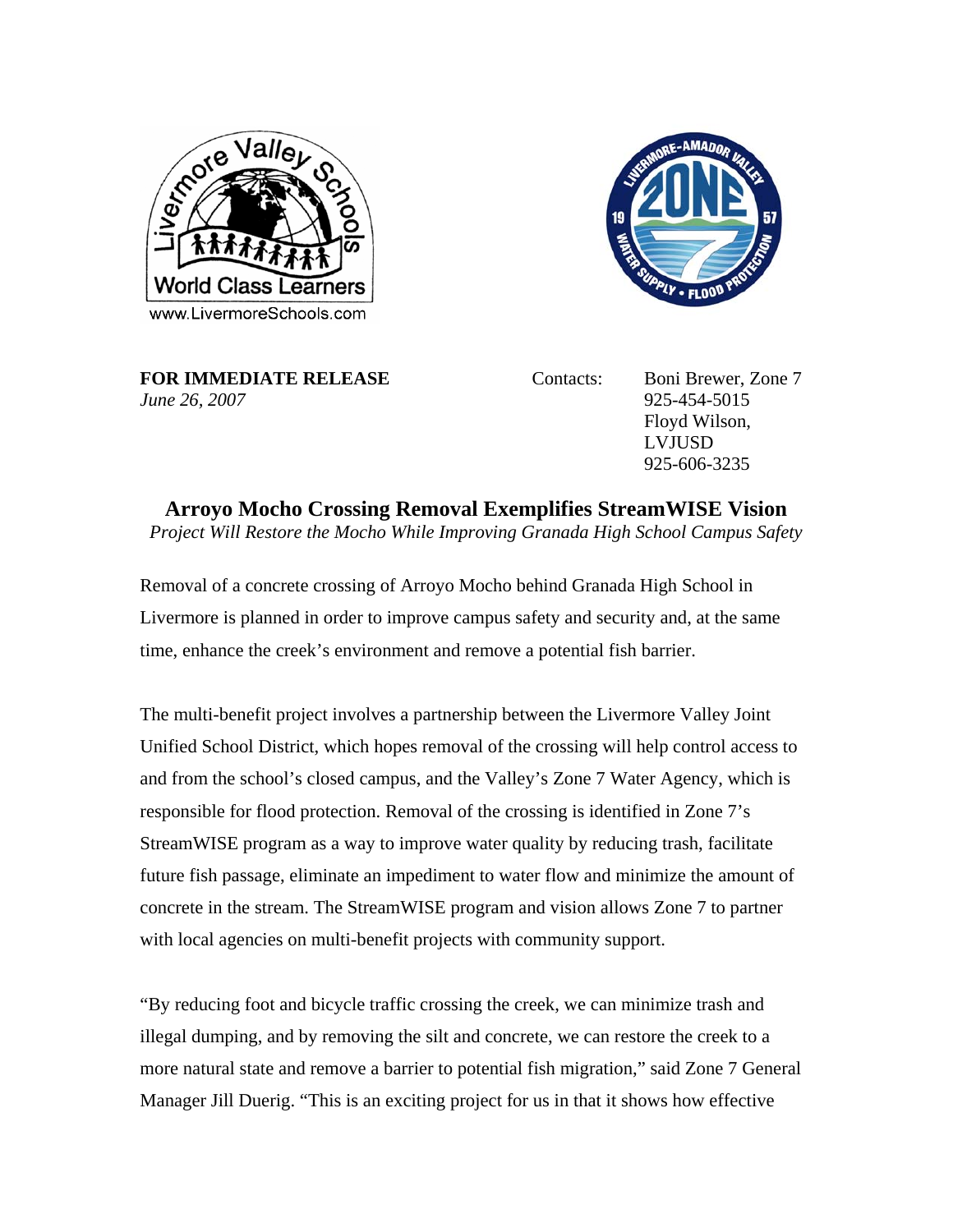StreamWISE partnerships can be in linking our objectives, leveraging our resources and providing tangible community benefits."

From the school district's perspective, the crossing invites uncontrolled access from Murrieta Boulevard to the back side of Granada's closed campus, potential harm to students and staff from unwanted visitors, vandalism, jaywalking to and from the shopping center across Murrieta and other nuisances including fires, trash and vegetation damage. The crossing can also be extremely hazardous when water is flowing. Both the school and district hope that removal of the crossing will curb such problems.

"This project is good for the school and good for the community," said school principal Chris Van Schaack. "We're helping the environment and providing the safest place possible for our students. We have concerns about the ease with which non-students can access the campus at this location and feel as though eliminating this as an entry point will help us to provide a more secure campus."

School district officials acknowledged that removal of the crossing will eliminate a shortcut for students and others who have become accustomed to using it to get between the school and Murrieta Boulevard. But they noted that fencing on the back side of the campus has already been installed to restrict such use and is continually being torn down by violators.

The district hopes to have the removal work completed before the mid-August start of the new school year. At that point, people trying to get to Murrieta Boulevard from the school campus will have to access it either from Stanley Boulevard or by taking Mocho Street to Holmes Street. The project is pending issuance of permits by regulatory agencies.

"It may be inconvenient for a while until the students get used to it, but our top priority is to provide the best education in the safest place possible and we can't do that if people are walking through the campus and we don't know who they are," Van Schaack said.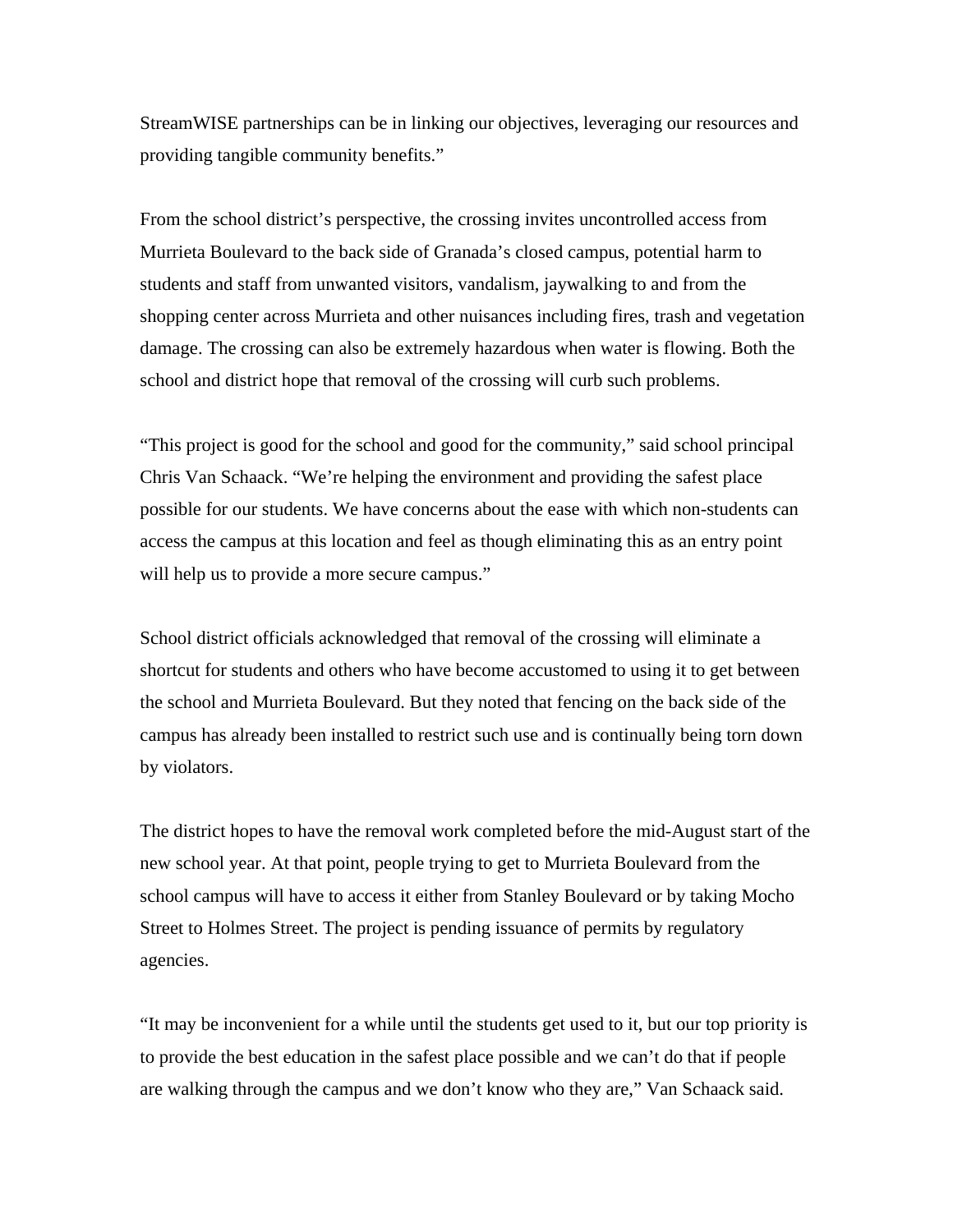A separate school project aimed at further restricting access from the back side of the campus will involve replacing the existing fencing with stronger wrought-iron fencing that can't be easily torn down. Livermore police are supportive of the new fencing to help deter entry and exit.

Removal of the crossing will remove an obstacle to potential steelhead migration and is supported by both Friends of the Arroyo and the Alameda Creek Alliance.

"The crossing has been identified as a barrier to future fish migration in Arroyo Mocho once steelhead habitat restoration within the larger Alameda Creek watershed is successful," said creek alliance director Jeff Miller. "The barrier is an impediment to natural stream flow. Removal of the crossing will also reduce the amount of trash that gets into the arroyo, improving water quality for fish and other wildlife."

Louann Tung, representing Friends of the Arroyos, said foot and bicycle traffic from people using the creek crossing has contributed to trash and other problems at Granada Native Gardens, which is maintained by volunteers and is located on school district property on the Murrieta Boulevard side of the creek.

"The crossing removal is the first step to restoring the ecosystem in this area of high use and visibility from Stanley (Boulevard) to the crossing," Tung said. "It is the seed for change to transform the environment from one of neglect and abuse to a spark of new hope of restoration for the local riparian plants and critters."

Under a partnership agreement, the school district is responsible for actual removal of the crossing and Zone 7 is responsible for obtaining permits from regulatory agencies, including Department of Fish and Game, and for doing hydroseeding along banks for erosion control. Additionally, Vulcan Materials Co., a quarry operator and aggregate producer in the area, has agreed to recycle the concrete and asphalt debris at no charge.